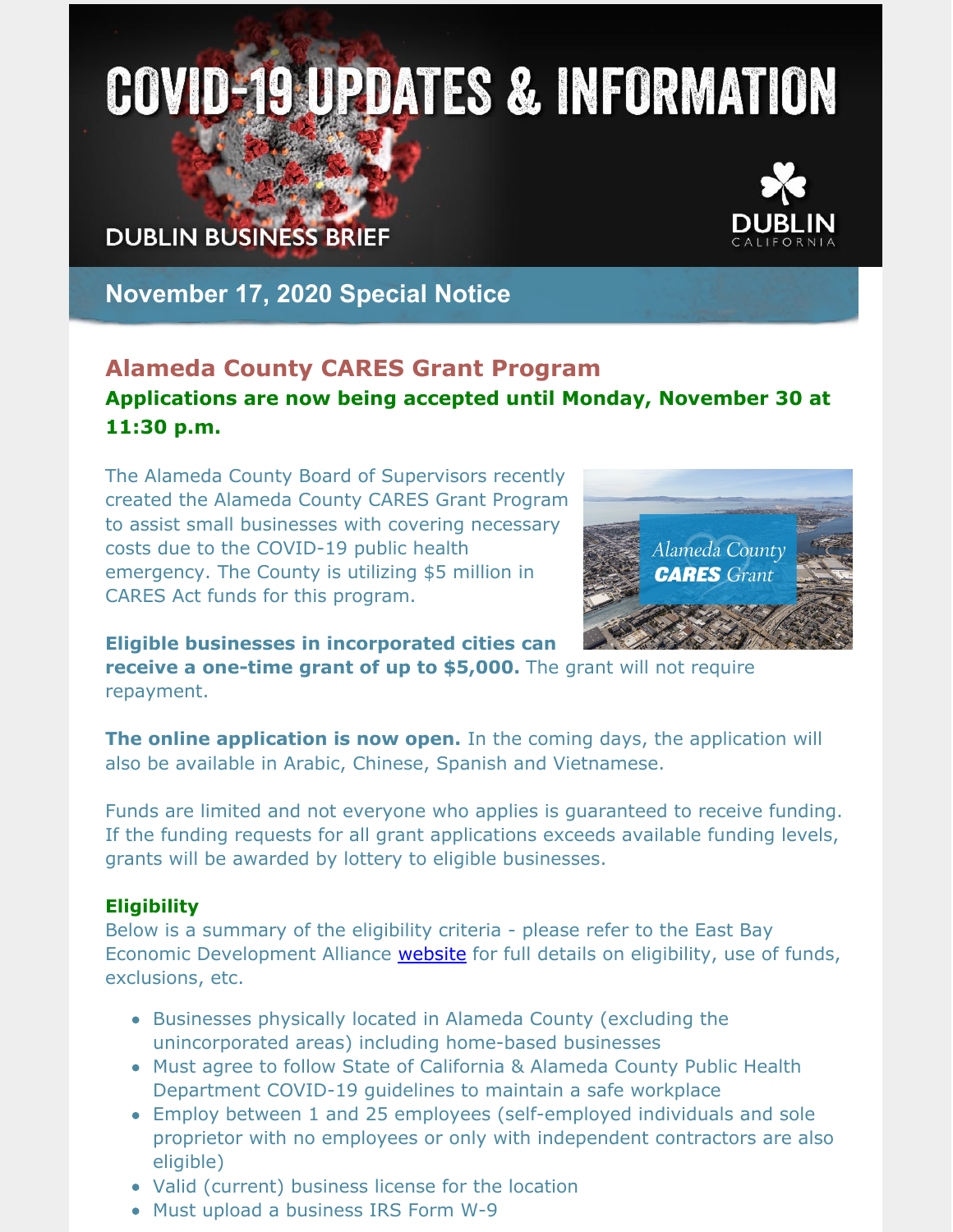- Business has been negatively impacted by one of these measures:
	- Closure of any length due to COVID-19
	- Layoff of one or more staff due to COVID-19

#### **Use of Funds**

Funds from Alameda County CARES grants may only be used for unreimbursed costs incurred from March 17, 2020 to December 30, 2020 for the following items:

- Rent/lease/mortgage and utility payments for business facilities;
- Payroll;
- Operating Expenses such as supplies, materials, insurance, etc.;
- Personal Protective Equipment (PPE), sanitation or health safety equipment;
- Reimbursement for digital technology equipment required to transition existing programs online;
- Business adaptations to comply with or relating to new COVID-19 requirements needed for business operations or re-opening, such as interior and exterior reconfigurations including curb-side or storefront pick-up and delivery, partitions, temporary signage, outdoor seating (to encourage social distancing), and other required adaptations; or
- Grantees shall keep all receipts or records in the event the County must request them. The County reserves the right to audit records associated with CARES grants.

#### **Exclusions**

- Alameda County CARES grants excludes all chain businesses not headquartered in Alameda County, financial institutions, banks, lenders, landlords of residential or commercial businesses, publicly traded companies, and non-profit entities.
- Mobile food trucks and pop-up businesses are not eligible.
- Businesses in the unincorporated areas of Alameda County are not eligible. The County is offering the COVID-19 Business [Adaptation](http://www.edenupgrade.org/) Grants for businesses in unincorporated county areas.
- Non-profit arts and cultural organizations are not eligible. The County is offering the [Alameda](https://www.acgov.org/arts/html/whats_new.html) County Arts Relief Grant Program (deadline is Friday, November 20, 2020).
- Only one grant per business will be authorized, even if business has multiple locations in Alameda County.

#### **How to Apply**

Full program details and the online application are available on the East Bay Economic Development Alliance [website](https://eastbayeda.org/grants/).

#### **Technical Assistance**

If you have any questions about the Alameda County CARES grant program, fill out the online form on the East Bay Economic Development Alliance [website](https://eastbayeda.org/grants) and someone from the East Bay Economic Development Alliance will get back to you.

City Staff in the Office of Economic Development may also be able to answer basic questions about the program. You can reach us via [email](mailto:economic.development@dublin.ca.gov) or by calling 925-833- 6650 during normal business hours. Please allow at least two business days for a response. Language assistance is available over the phone by request.